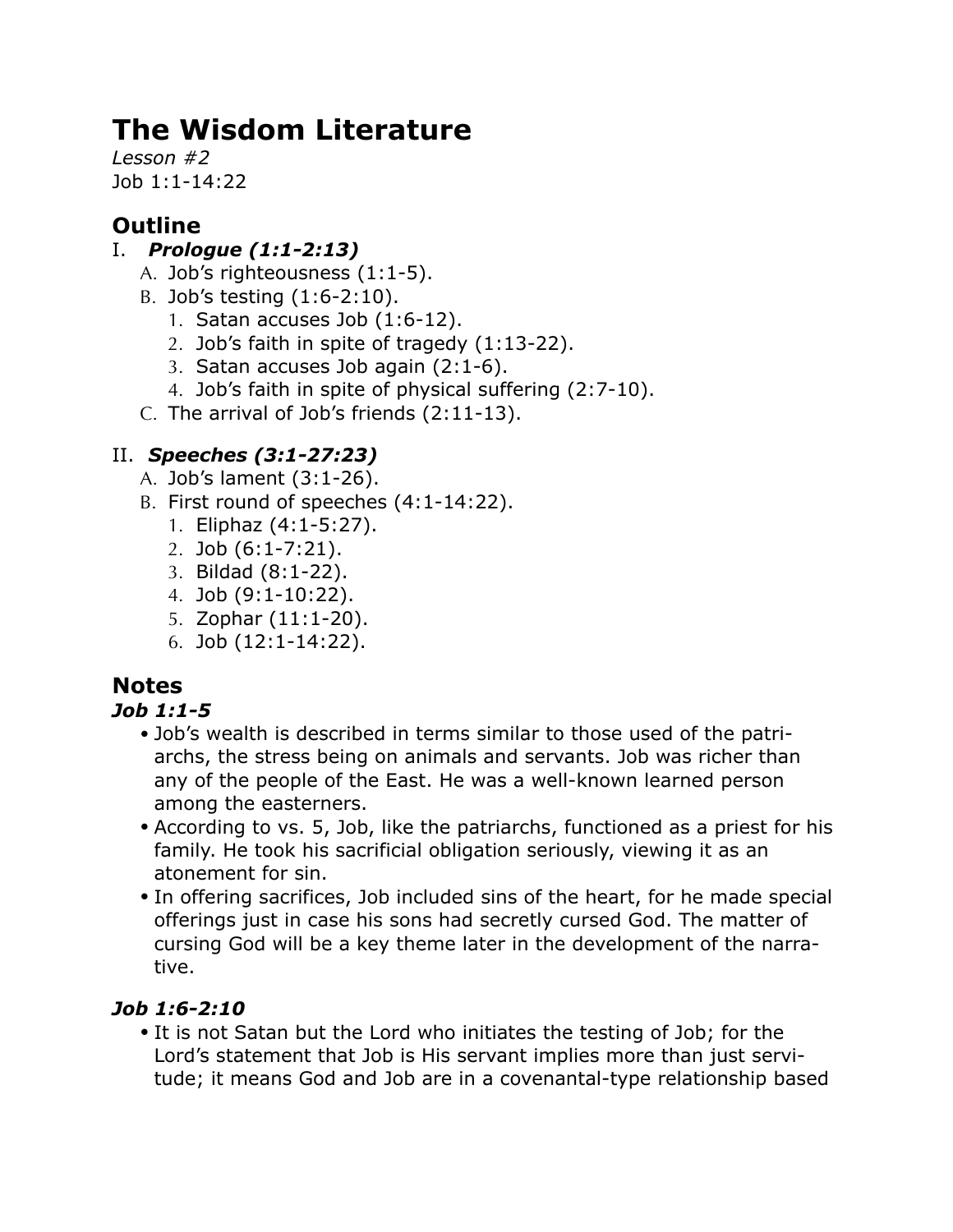on solemn oaths. The purpose is not just to test Job as an end in itself but to give him the opportunity to honor the Lord.

- Unknown to Job, God and Satan had discussed his case. Had Job known about this conversation, he would have had no room for doubt or concern. He would have known that God was using him as a weapon to refute Satan's lies. However, he had to take his trials by faith.
- Job feared God, not with terror but with a humble trust, and he separated himself from evil. Furthermore, Job did not permit his money and possessions to take the place of God.
- It is interesting to note that Satan is not all-knowing; for had he known how this contest would end, he would have never entered it. It is actually good to know that Satan cannot predict the future.
- Satan lost the first round of the contest. For the third time the Lord triumphantly described Job as a unique servant (no one like him), a pure and devout man who has become even stronger as a result of the testing. God said that there was no immediate sinfulness in Job that called for punishment.
- If God would permit Satan to afflict Job's body, he would be proven to be a fraud; and he would curse God to His face. The contest was about to take on a new intensity. God placed Job in the hands of their mutual adversary but limited his power.
- Job's reply to his wife is remarkable in the compassion he showed toward her and in his total acceptance of God's will for his life. He might have accused his wife of blasphemy but chose to accept it as a statement of desperation. To curse God was essentially a way of denying that He is God. On the other hand, Job received with meekness whatever prosperity or disaster God might send.

#### *Job 2:11-13*

- It took time, possibly months, for the news to pass by word of mouth and for the friends of Job to come (cf. 7:3). The friends arranged a meeting so they could join together to console Job.
- When the friends assemble near Job's home, they are stunned by what they see. Job is disfigured beyond recognition, at least from a distance. The three friends had come to show grief and console Job. It does not appear that they were ready for what they encountered.
- The friends immediately went into a drastic form of mourning usually reserved for death. They tore their robes of nobility, wailed, and threw dust into the air. Then they sat in silence before Job for seven days and nights. Like the elders of fallen Jerusalem, Job's friends sat on the ground with dust on their heads and kept silent (Lamentations 2:10). For one of them to speak prior to Job would have been in bad taste.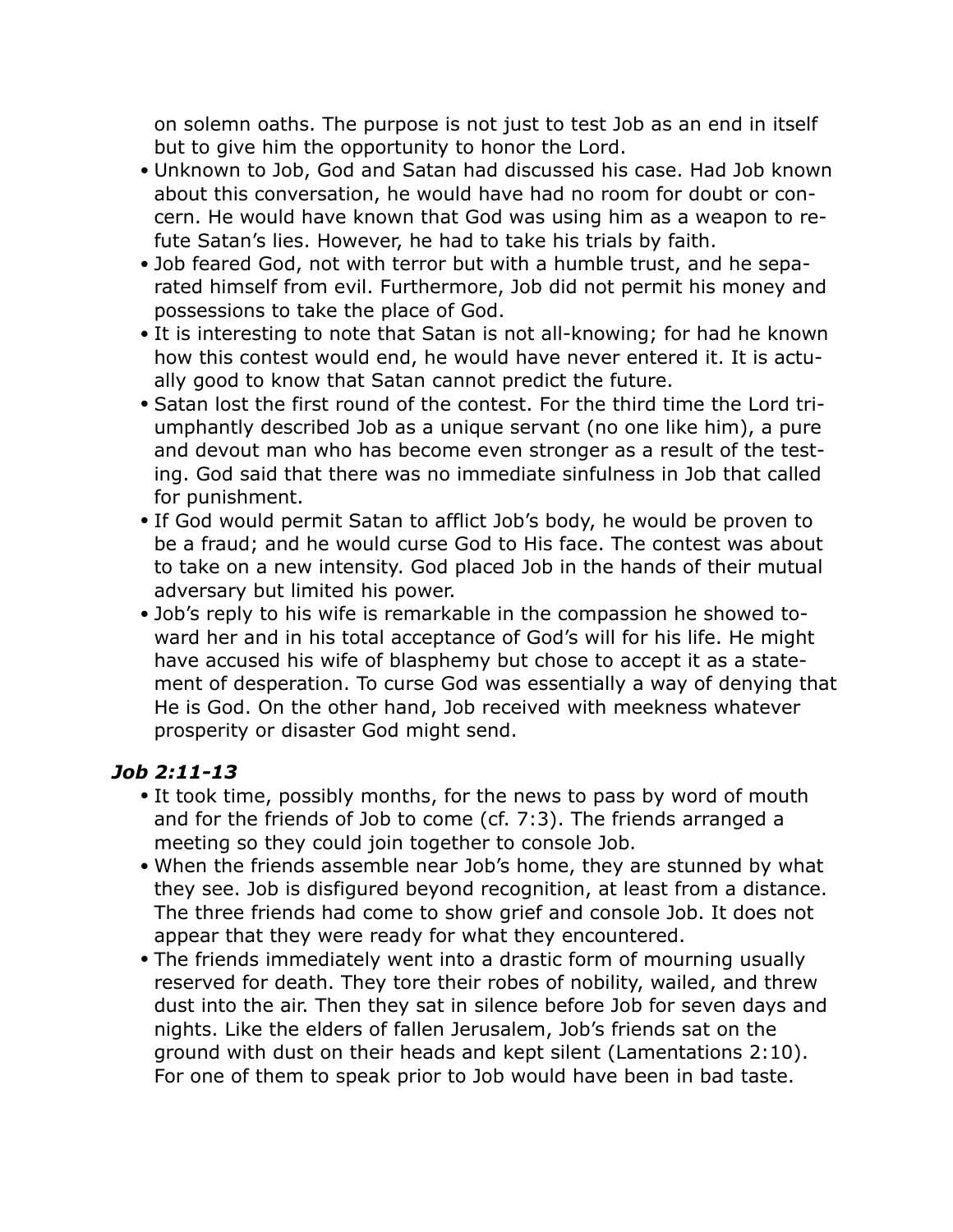#### *Job 3:1-26*

- From his first complaint in this chapter to the end of the argument, Job asked to die (6:8-12; 7:15-21). Job wants the day of his birth lost in total darkness, not even numbered anymore as a day in the calendar.
- For a godly man to wish he were dead should not surprise us. Moses (Numbers 11:10-15), Elijah (1 Kings 19), and Jonah (Jonah 4:3) all wanted to die. God's ways are above us, and Job realized that God was in control, and that these events were part of a loving plan. When we cannot understand, we can worship and trust Him, knowing that God had made His purposes in suffering known.
- Job frames his complaint with a series of rhetorical questions which show a progression of thought. In addition to the progression of thought, there is also a symmetry of ideas in vss. 11-26.
- His suffering is so intense both physically and mentally that death in comparison would be an exquisite pleasure, like finding hidden treasure. The last two verses indicate that Job had often thought about trials and feared he might have to face them. Job was not living in carnal security or false peace, for his faith was in the Lord and not in possessions. Nowhere in the book does Job deny the Lord or question His holiness or His power. That one as great as Job should have such a struggle of faith is a source of support to all of those who are similarly afflicted.

#### *Job 4:1-14:22*

- Eliphaz's first speech (4:1-5:27).
	- Each one of Job's friends use the same argument in one way or another: (1) God blesses the righteous and afflicts the wicked; (2) God has afflicted Job; therefore, (3) Job must wicked.
	- Eliphaz, a man from Teman, an Edomite city noted as a center of wisdom (Jeremiah 49:7), on the surface spoke as if he thought Job was basically righteous and that his sufferings were temporary. But in reality Eliphaz was not convinced of this (4:7-11). He bases his thinking on a special vision he once experience (4:12-21), so we might say that Eliphaz argues from personal experience. Eliphaz saw mortals as almost nothing in God's sight, hardly more than an insect that may perish unnoticed.
	- 5:9-16 is in the form a hymn on the nature of God as the Lord of creation and salvation. Eliphaz admonished Job to appeal to God who does only what is right. He punishes the unjust and delivers the lowly. This is exactly what Job believed, but the advice did not help him understand why he was suffering so intensely. Since it implied he was getting what he deserved, it only added to his confusion.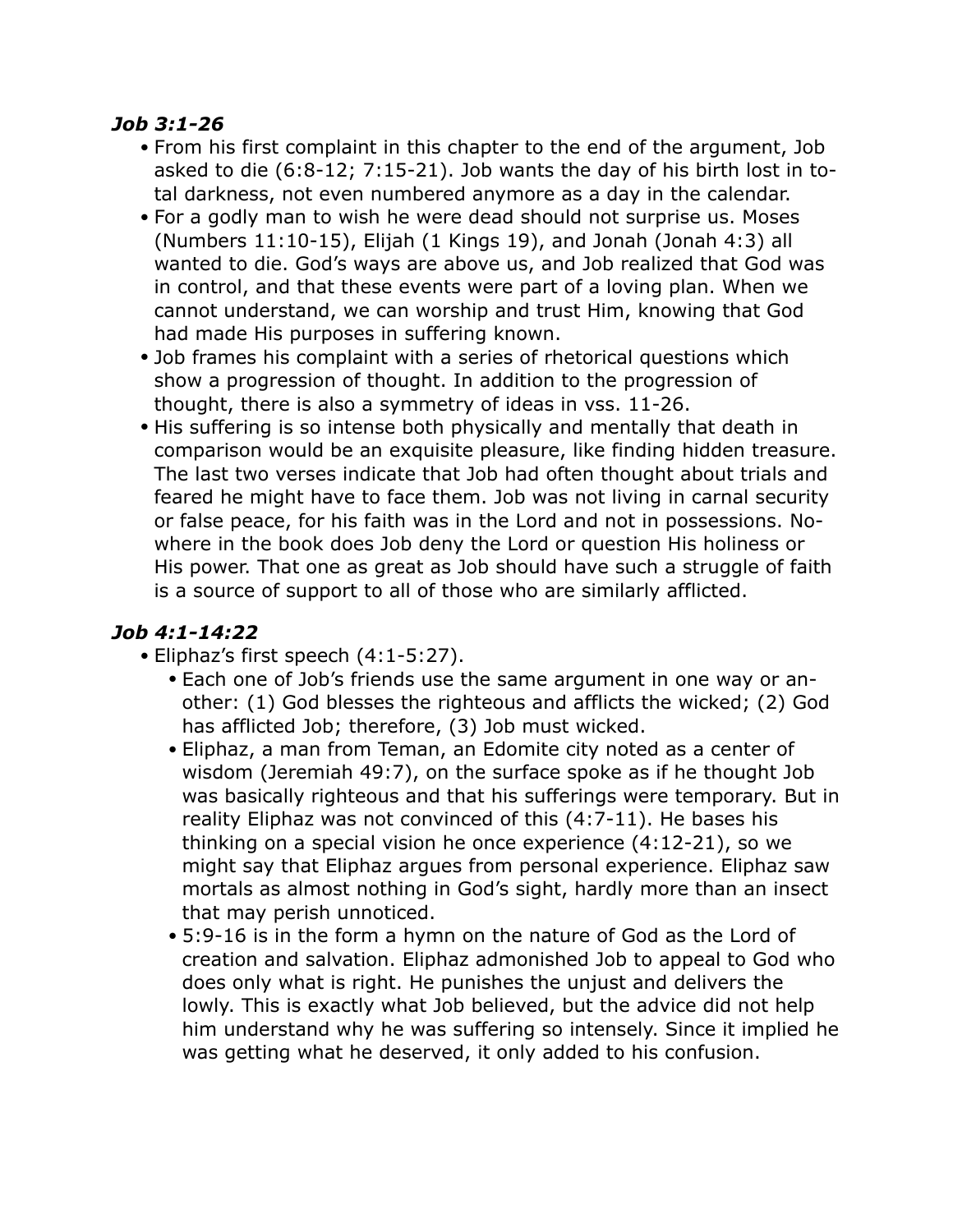- Job's reply (6:1-7:21).
	- After each man spoke, Job replied, except in the case of Elihu, where God Himself stepped in to answer. Job's argument went something like this: (1) I believe God is just and powerful as you do; (2) but I am not a hypocrite -- I know of no sin between me and God; (3) I would argue my case with God but I cannot find him; nevertheless, (4) I will trust Him, for He will vindicate me either in this life or the life to come. It took a great deal of faith to argue this way in the light of his circumstances. No wonder James 5:11 points to the endurance of Job.
	- Job starved for the right words that, like food, could bring strength and nourishment. The food Eliphaz dished out turned Job's stomach. Despite his misery, Job's major concern was for the needs of his spirit. If only he could hear words that would nourish his soul rather than sicken him more.
	- Job had spent months of futility and nights of tossing in misery, nights that seemed to drag on endlessly. Yet almost in the same breath Job described his purposeless life as passing with incredible speed, a complaint heard on the lips of those who are older or any who know their days are short.
	- Throughout his speeches, he appeals for sympathy and kindess. His friends did not show love and understanding; to them Job was a spiritual mystery, not a suffering believer. He also appeals to his basic integrity. In each of his speeches, Job denies that he is secretly a sinner. He knows his own heart and he confesses that his friends have cruelly misjudged him.
- Bildad's first speech (8:1-22).
	- Bildad picks up the argument in 8:1-7 and very bluntly states that God does not do anything unjustly. His one and only point was that Job's suffering was the proof of his sinfulness. In 8:8-10, Bildad argues from tradition, and then quotes a series of "old sayings" to support his argument.
	- Bildad thought he heard Job say that God perverts justice. Job did have problems regarding divine justice, but he had not accused God of being unjust. Job found it difficult to understand God's justice. Although Job did not claim perfection, he considered himself a blameless man, but Bildad was sure that God had rejected Job. Since God does not reject blameless people, Job could not be one. Therefore, he must be a hypocrite. The situation, however, could be remedied if he would turn to God.
- Job's reply (9:1-10:22).
	- In 9:1-13 Job intended to show that his problems were not due to an ignorance of God's ways. Job fervently believed that he was innocent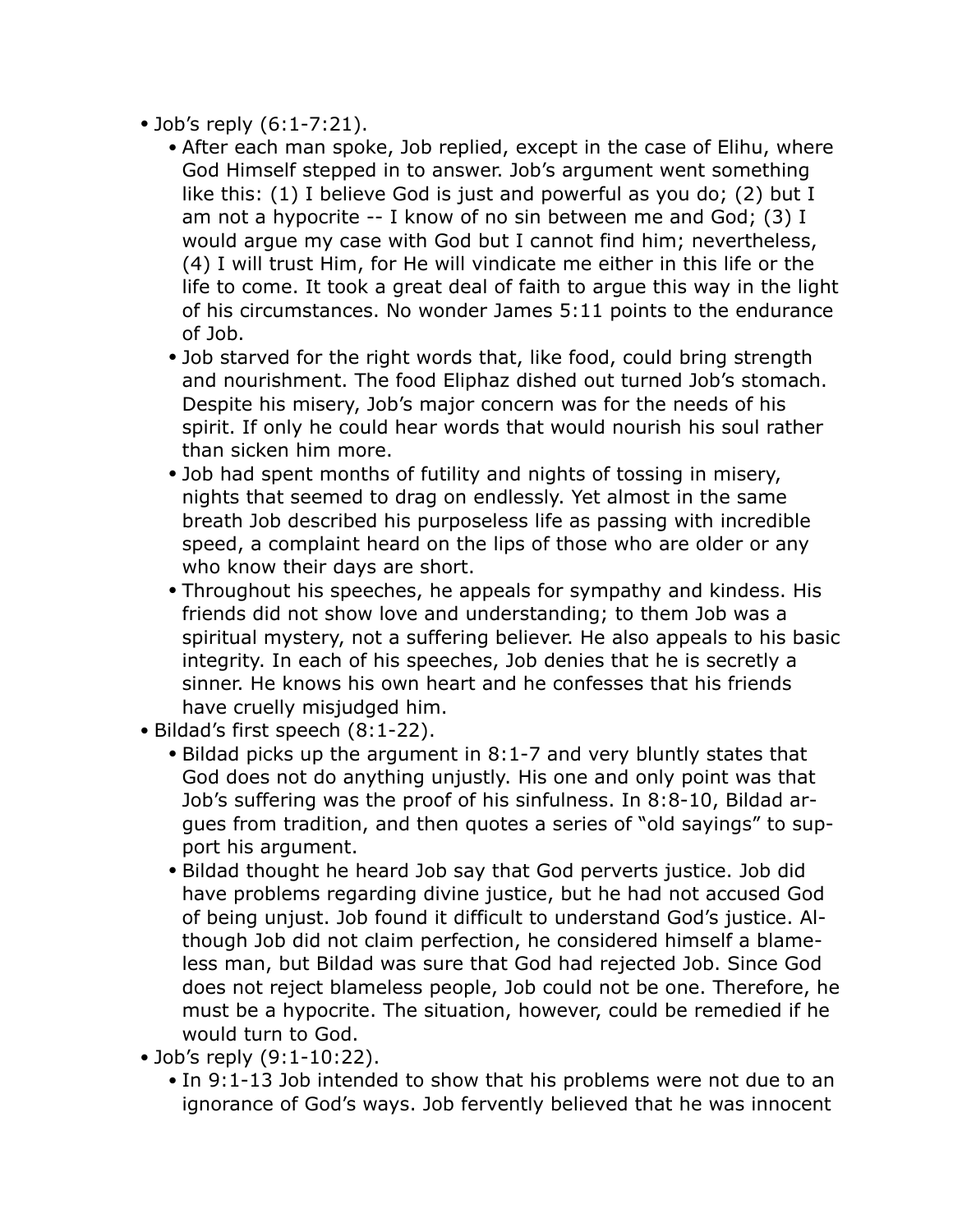of any sin that would warrant the kind of punishment he was enduring. But he was frustrated in his attempt to vindicate himself. God's wisdom was too profound and His power too great for Job to debate in court.

- 9:25-31 is an expression of deep despair. Job was unable to experience any good in a day; there was not a glimpse of joy or a smile, only one unending blur of suffering. Since God arbitrarily chose to treat him as a criminal, what could he do to cleanse himself? Even if he were able to cleanse himself, God would plunge him again into a slime pit so that even his clothes would abhor him. Job appeals for a chance to confront God. He wants a chance to deal with God but he cannot find Him (9:2, 33). When one truly feels the terrible despair of Job and his searching for a mediator, we can be so thankful that we have Jesus Christ who represents us before God (1 Timothy  $2:15$ ).
- In chapter 10 Job continued to mourn his terrible condition. Life had become an unbearable burden. In his bitter anguish he determined to speak out, once again directing his words to God. The God whom he imagined was so angry with him was not angry with him at all; but in his current state of mind, he reverted back to his original wish to have died at birth.
- Zophar's first speech (11:1-20).
	- Zophar was a severe man. Like Bildad he lacked compassion and was ruthlessly judgmental. He considered Job's words mockery, for he thought Job was claiming flawless doctrine and sinless perfection. He rebukes Job and tells him he needs to repent and get right with God. All three "friends" make the same mistakes: (1) They fail to enter into Job's sorrows and sympathize with him; (2) they have a rigid concept of God and His works, one that is not fully true; and, (3) they are too dogmatic and proud to listen to Job and honestly examine their own beliefs.
	- Zophar attempted a very biting statement to try to "get through" to Job. In a deeply sarcastic tone, he labeled Job a witless, emptyheaded man with as much chance to become wise as a wild donkey has to be born tame.
	- It was arrogant for Zophar to assume he knew why Job was suffering; he had reduced the solution of this very complex problem to a simplistic formula -- every pain has a sin behind it. He even suggested that if one repents and gets right with God then the struggles and troubles of life will go away. This mistake is made by many wellmeaning Christians who fail to distinguish between forgiveness which cancels the guilt of sin and the consequences of a sinful life which produce trouble and distress.